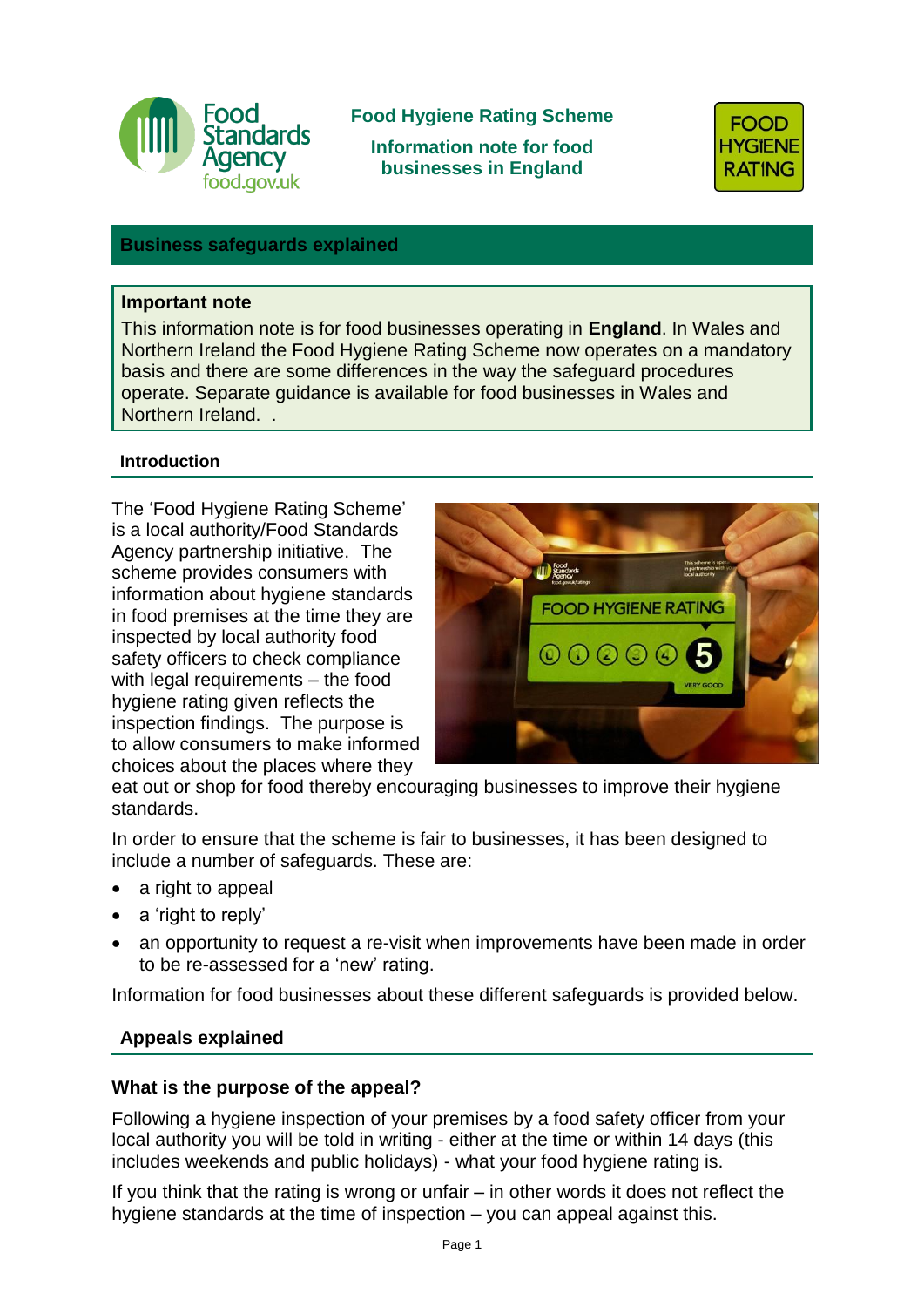## **What should I do if I want to appeal my food hygiene rating?**

It is a good idea to speak informally first of all to the food safety officer that undertook the inspection of your premises - you will be given the contact details for this officer when you are notified about your rating. This will help you to understand how your rating was worked out and to see if still want to appeal it.

If you do still think the rating given is wrong or unfair, you can appeal. Please note that any discussions you have do not change the deadline within which the appeal must be made – see the next question.

You must make your appeal in writing. You can do this by completing a standard form which you can download [here](https://www.food.gov.uk/sites/default/files/media/document/fhrs-appeal-form.doc)

or you can send a letter or an email.

You should send your completed form, letter or email to your local authority's Lead Officer for Food – you will be given the contact details for this officer when you are notified about your rating.

## **How long do I have to appeal?**

You must make your appeal in writing (see question above) within 21 days of being notified about your food hygiene rating. This period includes weekends and public holidays.

If you do not appeal within this time, your local authority will publish your food hygiene rating online at food.gov.uk/ratings.

## **What happens next and when will I know the result?**

If you make an appeal, food.gov.uk/rating will show that your food hygiene rating is 'awaiting publication'.

The Lead Officer for food or his/her designated deputy, or the Lead Officer or his/her designated deputy in another authority that is also operating the FHRS, will review your case. The officer that gave the rating will not consider your appeal.

In some circumstances, a further visit to your premises may be required.

You will be notified of the result of the appeal within a maximum of 21 days from the date that the appeal was received by your local authority.

Once you have been notified of the result of your appeal, your rating will be published online at food.gov.uk/ratings.

## **What if I don't agree with the outcome of the appeal?**

You can challenge the local authority's decision by judicial review.

Even if you decide to do this, your rating will still be published at food.gov.uk/ratings.

If you think that your local authority has not followed processes properly, you can use the council's complaints procedure (including taking the matter to the Local Government Ombudsman where appropriate). You should be able to find details of how to complain on your local authority's website.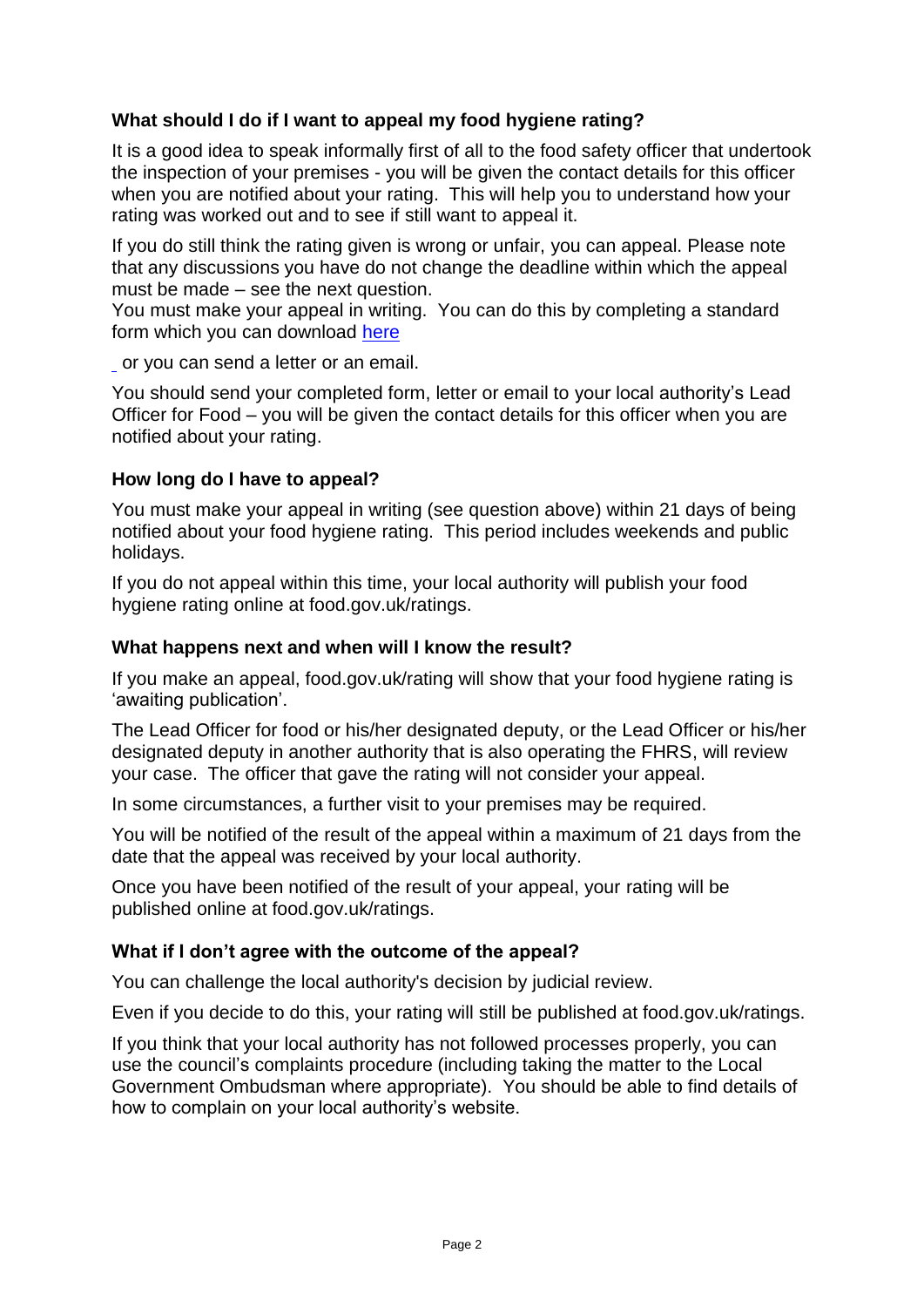### **What is the purpose of the 'right to reply'?**

This lets you explain to your customers any actions you have taken to improve hygiene standards at your premises since your inspection or to say if there were unusual circumstances at the time of the inspection that might have affected your rating.

It is not an opportunity to complain or criticise the food hygiene rating scheme or your food safety officer.

### **What should I do if I want to use my 'right to reply'?**

You should send your comments in writing to the food safety officer that undertook the inspection of your premises - you will be given the contact details for the officer when you are notified about your rating.

You can do this by completing a standard form which you can download [here](https://www.food.gov.uk/sites/default/files/media/document/fhrs-right-to-reply-form_0.doc) or you can send a letter or an email.

### **How long do I have to submit my comments?**

There is no deadline for this so you can submit your 'right to reply' at any time up until your next inspection when you will get a new food hygiene rating.

### **What happens next?**

Your local authority may edit your comments in order to remove any offensive, defamatory, clearly inaccurate or irrelevant remarks. Other than that, what you say in your 'right to reply' will then be published online together with your hygiene rating at food.gov.uk/ratings. The 'right to reply' will remain on the website until you are given a new rating.

### **Requested re-visits explained**

### **What is the purpose of requested re-visits?**

You will automatically be given a new food hygiene rating each time your premises are inspected by your local authority - the frequency of these planned inspections depends on the risk to people's health. The greater the risk, the more often you will be inspected.

If you make the improvements to hygiene standards that the local authority food safety officer told you about at your last planned inspection you can ask for a re-visit before the next planned inspection so that the hygiene standards in your premises can be reassessed with a view to giving you a new and higher food hygiene rating.

### **Is there anything I should do before making a request for a re-visit?**

You are recommended to look carefully at the comments that the food safety officer made about the hygiene standards found at your last inspection in the report or letter you were given and make sure that you have taken appropriate action to address any issues raised. You can discuss anything you are unsure about with your food safety officer or ask for further help on how to make improvements.

This is important because, if your local authority does not charge for the re-visit, you can only have one re-visit between the local authority's planned inspections of your premises. If your local authority does charge for the re-visit – the local authority will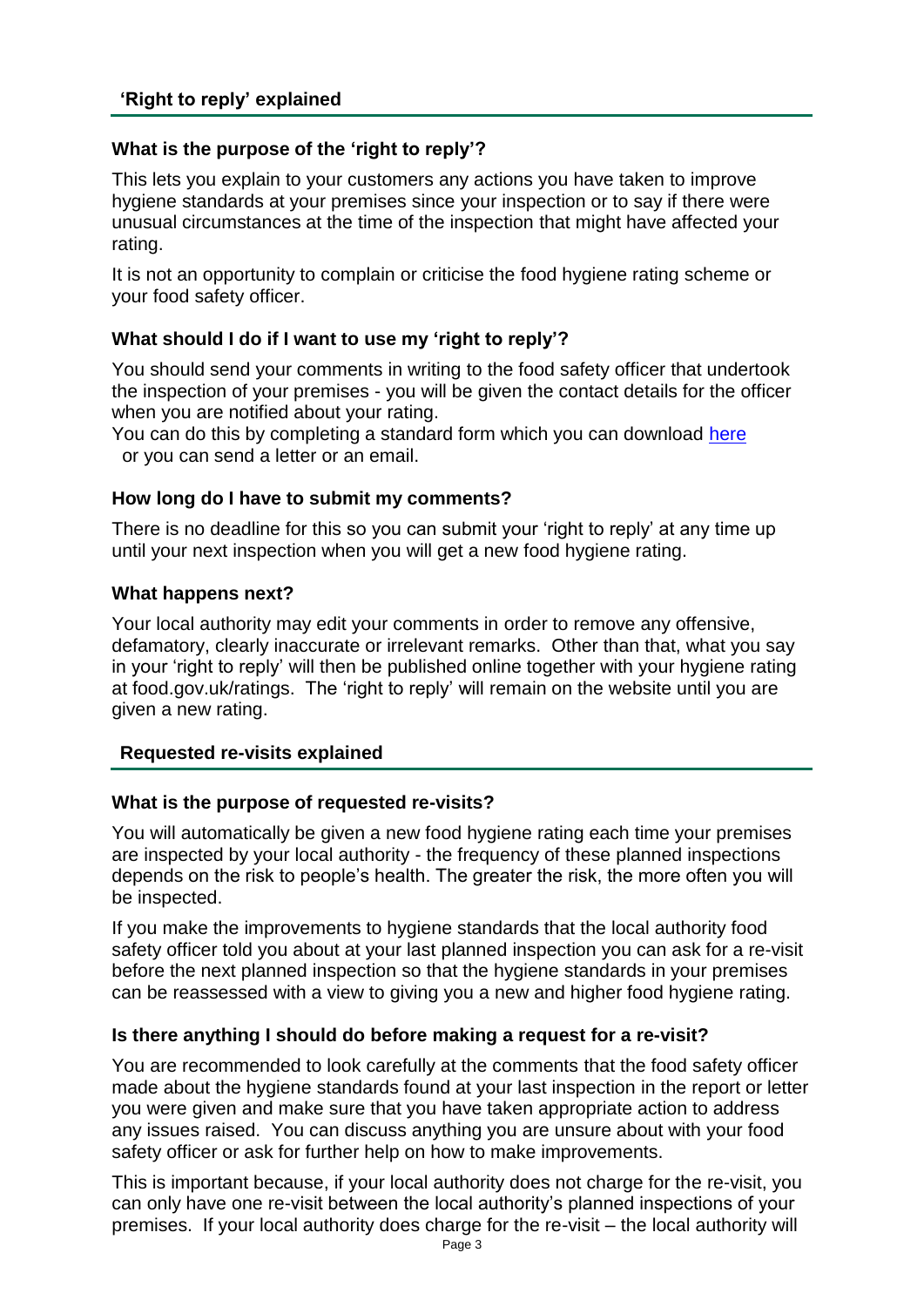usually inform you of this in the letter notifying you of your rating or when you submit your request - there is no limit to the number of re-visits you may request. However, to avoid paying for multiple re-visits you will wish to address issues before you submit a request.

During the re-visit the officer will be looking at standards generally – not just at the specific areas you have been working to improve – so your hygiene rating could well go up, down or remain the same.

### **Will the re-visit cost me anything?**

Some local authorities have introduced a charge to cover the cost of carrying out the re-visit and you will be notified of this in the letter informing you of your rating or when you make your request. If your local authority does not charge for re-visits at the moment it is possible that this may change in the future.

### **What should I do if I want to request a re-visit?**

You should put your request in writing (you can send an email) to the food safety officer that undertook the inspection of your premises - you will be given the contact details for this officer when you are notified about your rating.

You can do this by completing a standard form which you can download [here](https://www.food.gov.uk/sites/default/files/media/document/fhrs-re-visit-form_0.doc) or you can send a letter or an email.

Where a charge is made for re-visits, your request should be accompanied by the payment. Your local authority may offer online and/or over the counter payment methods. The letter informing you of your rating will contain information about the options for payment.

You must explain what actions you have taken on the issues raised at your last inspection and you should include supporting evidence, for example, receipts or photographs to show that work has been completed. This is important as the local authority could refuse your request if you do not provide sufficient information and evidence.

If the request is refused you will be given an explanation of why and advice on any action you need to take or evidence you need to provide before your request can be agreed. If you do not agree with the local authority's decision to refuse your request, you can raise the matter with the Lead Officer for Food. If you cannot resolve matters with the Lead Officer for Food, you, you can use the complaints procedure for your local authority, details of which may be found on the authority's website.

### **How long do I have to make my request?**

There is no deadline for this - you can ask at any time after you've taken action to make the necessary improvements that were identified at your inspection. You cannot, however, dictate when the re-visit will take place.